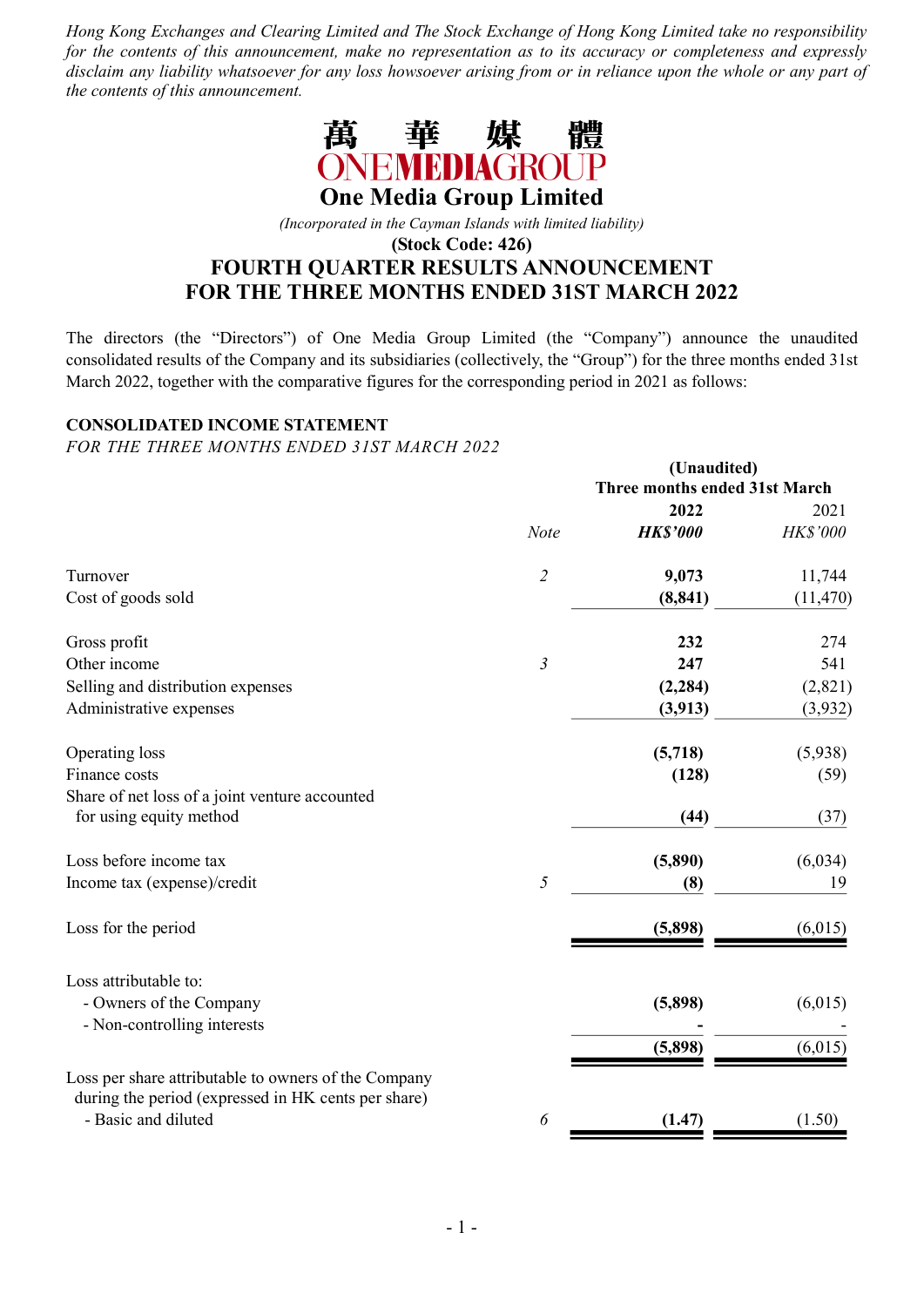### CONSOLIDATED STATEMENT OF COMPREHENSIVE INCOME

FOR THE THREE MONTHS ENDED 31ST MARCH 2022

|                                                              | (Unaudited)                   |                 |
|--------------------------------------------------------------|-------------------------------|-----------------|
|                                                              | Three months ended 31st March |                 |
|                                                              | 2022                          | 2021            |
|                                                              | <b>HK\$'000</b>               | <b>HK\$'000</b> |
| Loss for the period                                          | (5,898)                       | (6,015)         |
| Other comprehensive income/(loss)                            |                               |                 |
| Item that may be reclassified subsequently to profit or loss |                               |                 |
| Currency translation differences                             | (4)                           | (24)            |
| Item that will not be reclassified to profit or loss         |                               |                 |
| Fair value change on financial asset at fair value through   |                               |                 |
| other comprehensive income                                   | (780)                         | 360             |
| Actuarial gain on long service payment obligations           | 131                           |                 |
|                                                              |                               |                 |
| Total comprehensive loss for the period                      | (6, 551)                      | (5,679)         |
| Total comprehensive loss for the period attributable to:     |                               |                 |
| Owners of the Company                                        | (6, 551)                      | (5,679)         |
| Non-controlling interests                                    |                               |                 |
|                                                              | (6, 551)                      | (5,679)         |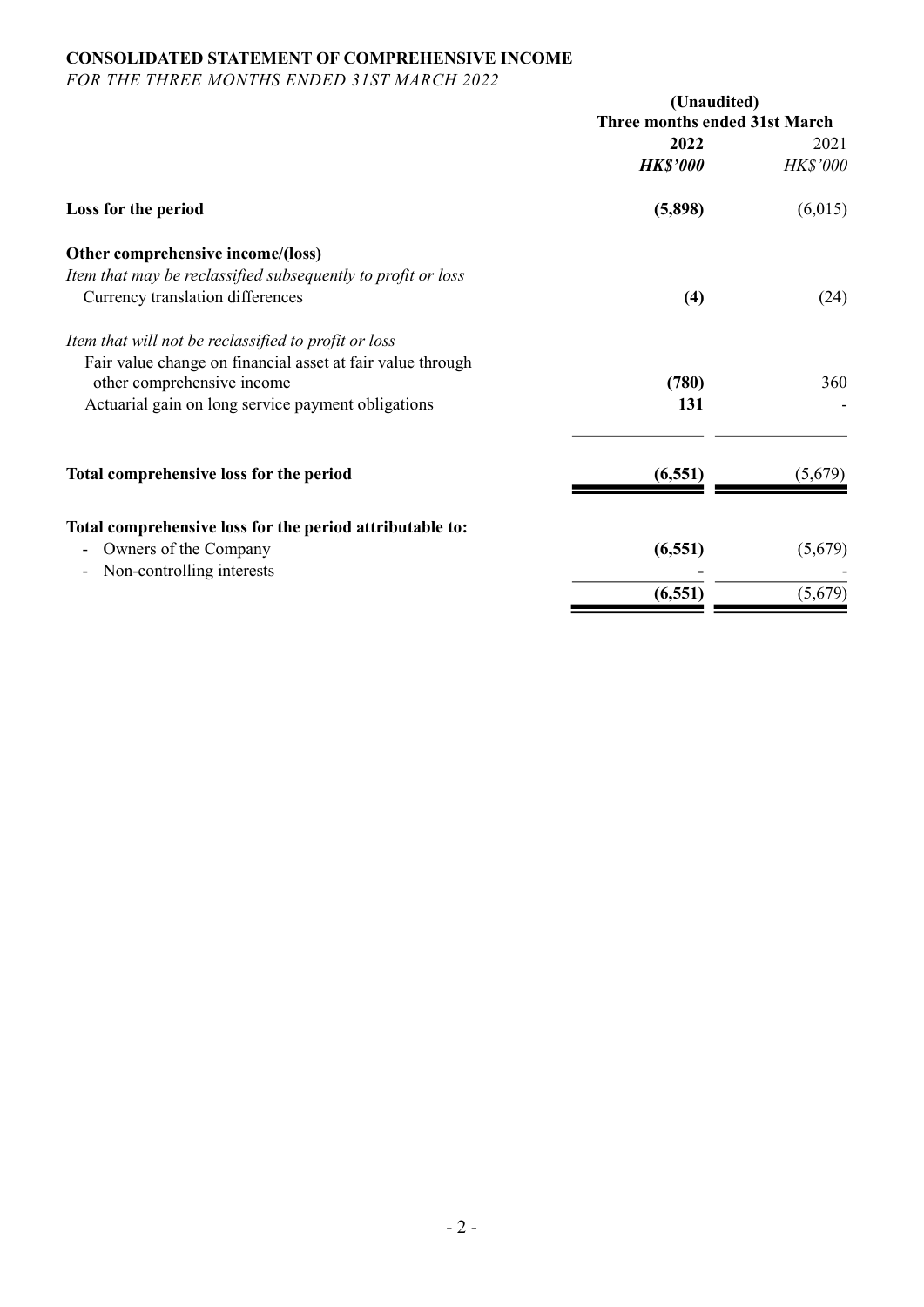# CONSOLIDATED STATEMENT OF FINANCIAL POSITION

AS AT 31ST MARCH 2022

| 31st March<br>2022<br><b>HK\$'000</b><br><b>Note</b><br><b>ASSETS</b><br><b>Non-current assets</b><br>320<br>Property, plant and equipment<br>Intangible assets<br>Right-of-use assets<br>Financial asset at fair value through other<br>8<br>4,980<br>comprehensive income<br>Investments accounted for using equity method<br>55<br>5,355<br><b>Total non-current assets</b><br><b>Current assets</b><br>Inventories<br>208 | 31st March<br>2021<br><b>HK\$'000</b><br>567<br>7,320<br>200<br>8,087<br>281<br>10,480<br>12<br>115,082 |
|-------------------------------------------------------------------------------------------------------------------------------------------------------------------------------------------------------------------------------------------------------------------------------------------------------------------------------------------------------------------------------------------------------------------------------|---------------------------------------------------------------------------------------------------------|
|                                                                                                                                                                                                                                                                                                                                                                                                                               |                                                                                                         |
|                                                                                                                                                                                                                                                                                                                                                                                                                               |                                                                                                         |
|                                                                                                                                                                                                                                                                                                                                                                                                                               |                                                                                                         |
|                                                                                                                                                                                                                                                                                                                                                                                                                               |                                                                                                         |
|                                                                                                                                                                                                                                                                                                                                                                                                                               |                                                                                                         |
|                                                                                                                                                                                                                                                                                                                                                                                                                               |                                                                                                         |
|                                                                                                                                                                                                                                                                                                                                                                                                                               |                                                                                                         |
|                                                                                                                                                                                                                                                                                                                                                                                                                               |                                                                                                         |
|                                                                                                                                                                                                                                                                                                                                                                                                                               |                                                                                                         |
|                                                                                                                                                                                                                                                                                                                                                                                                                               |                                                                                                         |
|                                                                                                                                                                                                                                                                                                                                                                                                                               |                                                                                                         |
|                                                                                                                                                                                                                                                                                                                                                                                                                               |                                                                                                         |
| 6,791<br>Trade and other receivables                                                                                                                                                                                                                                                                                                                                                                                          |                                                                                                         |
| Amounts due from fellow subsidiaries                                                                                                                                                                                                                                                                                                                                                                                          |                                                                                                         |
| 90,259<br>Cash and cash equivalents                                                                                                                                                                                                                                                                                                                                                                                           |                                                                                                         |
| <b>Total current assets</b><br>97,258                                                                                                                                                                                                                                                                                                                                                                                         | 125,855                                                                                                 |
| <b>Total assets</b><br>102,613                                                                                                                                                                                                                                                                                                                                                                                                | 133,942                                                                                                 |
| <b>EQUITY</b>                                                                                                                                                                                                                                                                                                                                                                                                                 |                                                                                                         |
| <b>Equity attributable to owners of the Company</b>                                                                                                                                                                                                                                                                                                                                                                           |                                                                                                         |
| 401<br>Share capital                                                                                                                                                                                                                                                                                                                                                                                                          | 401                                                                                                     |
| 457,543<br>Share premium<br>Other reserves<br>(333, 882)                                                                                                                                                                                                                                                                                                                                                                      | 457,543<br>(331, 664)                                                                                   |
| <b>Accumulated losses</b><br>(133,099)                                                                                                                                                                                                                                                                                                                                                                                        | (120, 767)                                                                                              |
|                                                                                                                                                                                                                                                                                                                                                                                                                               |                                                                                                         |
| (9,037)<br>Total (deficit)/equity                                                                                                                                                                                                                                                                                                                                                                                             | 5,513                                                                                                   |
| <b>LIABILITIES</b>                                                                                                                                                                                                                                                                                                                                                                                                            |                                                                                                         |
| <b>Non-current liabilities</b>                                                                                                                                                                                                                                                                                                                                                                                                |                                                                                                         |
| 12<br>Long service payment obligations<br>80<br>Lease liabilities                                                                                                                                                                                                                                                                                                                                                             | 50                                                                                                      |
| 9<br>Loans from a fellow subsidiary<br>100,000                                                                                                                                                                                                                                                                                                                                                                                | 115,000                                                                                                 |
|                                                                                                                                                                                                                                                                                                                                                                                                                               |                                                                                                         |
| <b>Total non-current liabilities</b><br>100,092                                                                                                                                                                                                                                                                                                                                                                               | 115,050                                                                                                 |
| <b>Current liabilities</b>                                                                                                                                                                                                                                                                                                                                                                                                    |                                                                                                         |
| Trade and other payables<br>5,722                                                                                                                                                                                                                                                                                                                                                                                             | 6,963                                                                                                   |
| <b>Contract liabilities</b><br>4,478                                                                                                                                                                                                                                                                                                                                                                                          | 3,680                                                                                                   |
| Amounts due to fellow subsidiaries<br>1,199                                                                                                                                                                                                                                                                                                                                                                                   | 1,292                                                                                                   |
| Lease liabilities<br>94<br>65                                                                                                                                                                                                                                                                                                                                                                                                 | 1,414                                                                                                   |
| Income tax payable                                                                                                                                                                                                                                                                                                                                                                                                            | 30                                                                                                      |
| <b>Total current liabilities</b><br>11,558                                                                                                                                                                                                                                                                                                                                                                                    | 13,379                                                                                                  |
| <b>Total liabilities</b><br>111,650                                                                                                                                                                                                                                                                                                                                                                                           | 128,429                                                                                                 |
| <b>Total equity and liabilities</b><br>102,613                                                                                                                                                                                                                                                                                                                                                                                | 133,942                                                                                                 |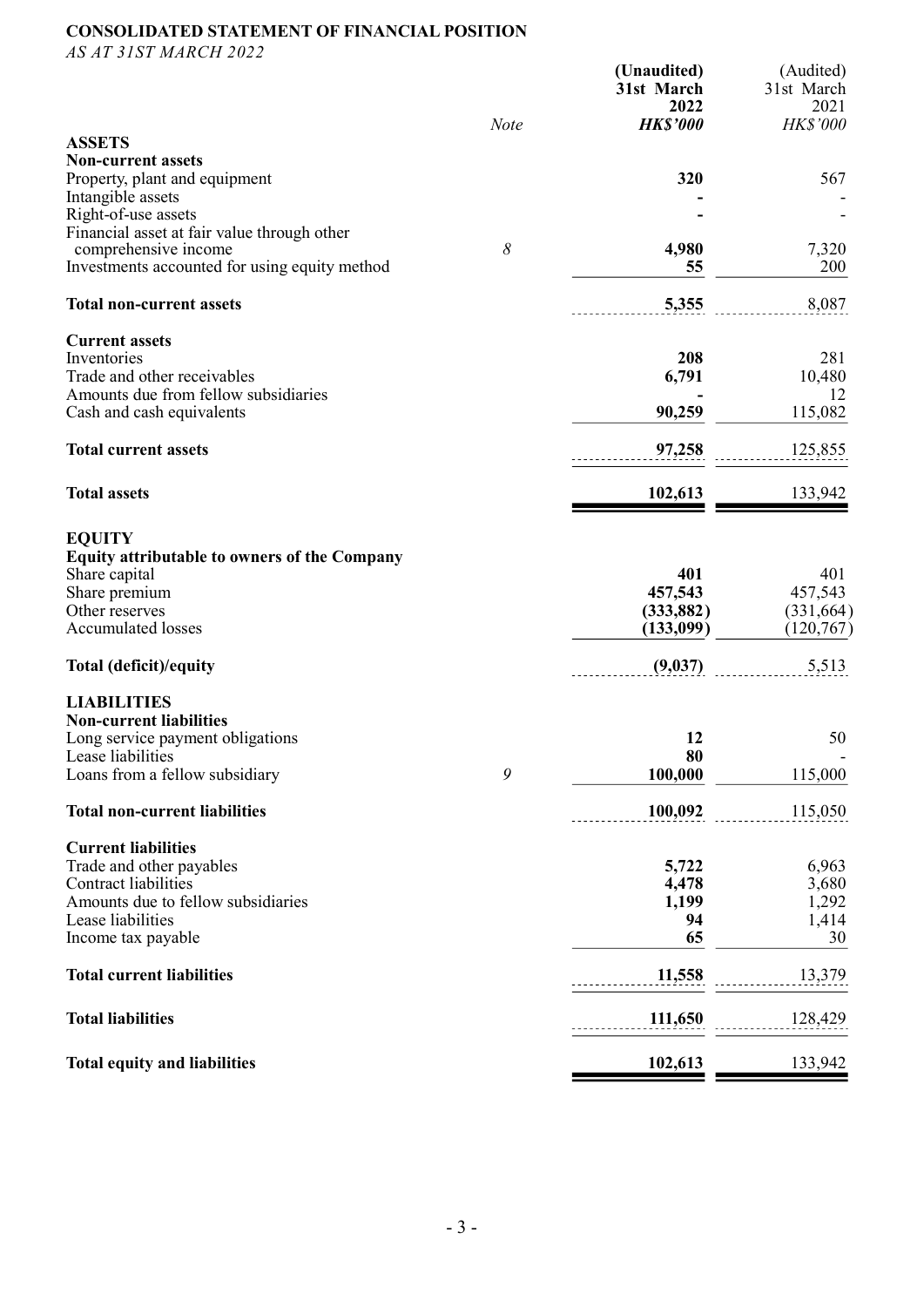### **NOTES**

# 1 BASIS OF PREPARATION AND ACCOUNTING POLICIES

# (a) Basis of preparation

The financial information of the Company (the "Financial Information") for the three months ended 31st March 2022 is unaudited and has been prepared in accordance with International Financial Reporting Standards ("IFRSs") issued by the International Accounting Standards Board ("IASB").

This Financial Information has been prepared under the historical cost convention.

The preparation of this Financial Information in conformity with IFRSs requires the use of certain critical accounting estimates. It also requires management to exercise its judgement in the process of applying the Group's accounting policies.

This fourth quarter results announcement should be read in conjunction with the audited consolidated annual financial statements of the Group for the year ended 31st March 2021, which have been prepared in accordance with IFRSs and the final results announcement for the year ended 31st March 2022.

### (b) Accounting policies

The accounting policies applied are consistent with those of the annual financial statements for the year ended 31st March 2021, as described in those annual financial statements.

Taxes on income during the period are accrued using the tax rate that would be applicable to expected total annual earnings.

The Group has not early adopted new and amended accounting standards that have been published but are not mandatory for 31st March 2022 reporting periods. These new and amended standards are expected to have no material impact on the Group's consolidated financial statement.

### 2 SEGMENT INFORMATION

IFRS 8 "Operating segments" requires operating segments to be identified based on internal reporting that is regularly reviewed by the chief operating decision maker. The Group regards the executive committee as the chief operating decision maker being responsible for allocating resources to segments and assessing their performance.

The executive committee assesses the performance of the operating segments based on a measure of operating profit/loss before tax but excluding corporate expenses. Other information provided is measured in a manner consistent with that in the internal financial reports.

The executive committee considers the performance of the entertainment and lifestyle operation and the watch and car operation and others.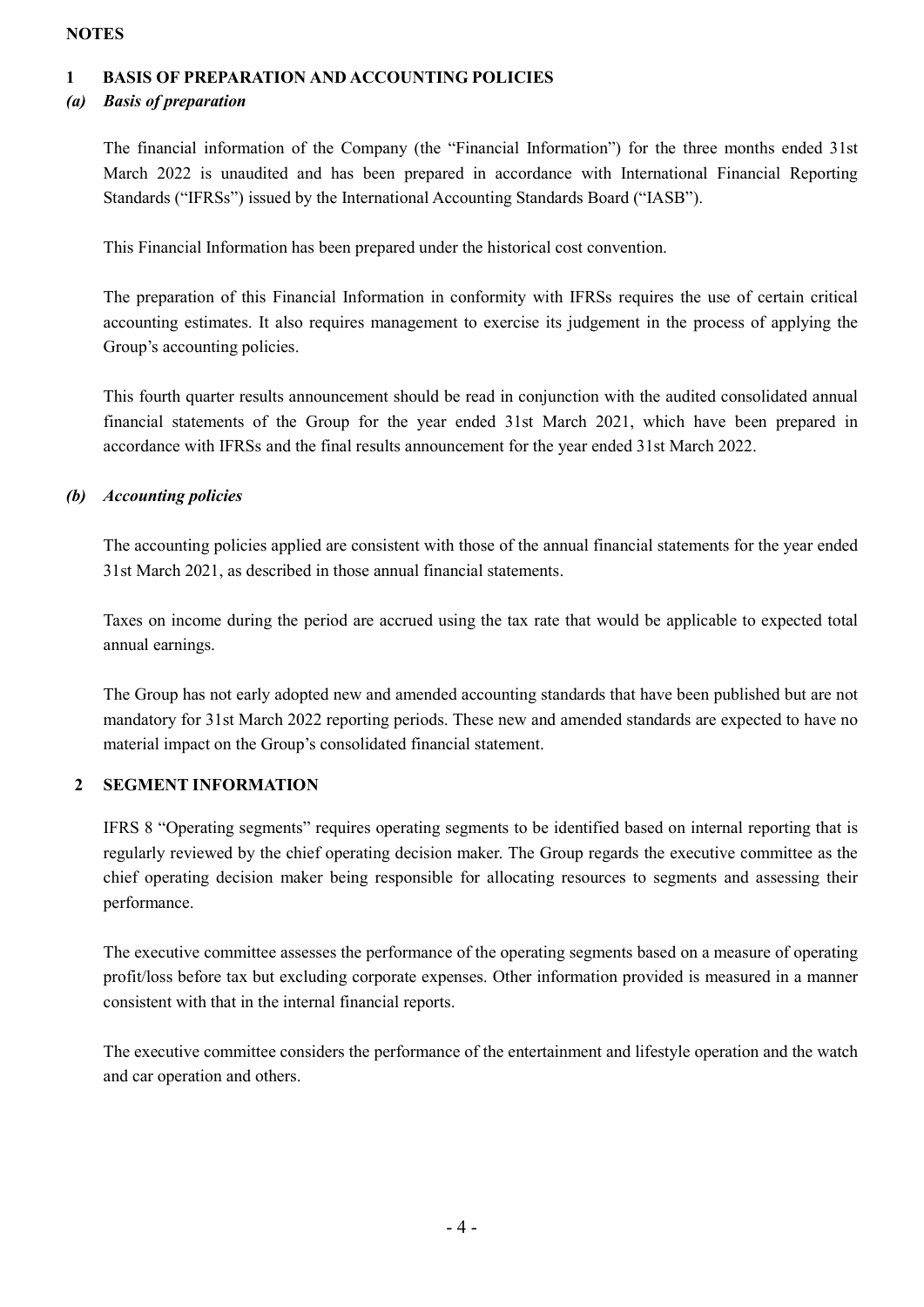The breakdown of total revenue from customers from these businesses and the Group's turnover and results provided to the executive committee for the reporting segments for the three months ended 31st March 2022 and 2021 are as follows:

|                                                    |                                    | (Unaudited)           |                |
|----------------------------------------------------|------------------------------------|-----------------------|----------------|
|                                                    | Three months ended 31st March 2022 |                       |                |
|                                                    |                                    | <b>Media Business</b> |                |
|                                                    |                                    | Watch                 |                |
|                                                    | Entertainment                      | and car               |                |
|                                                    | and lifestyle                      | operation and         |                |
|                                                    | operation                          | others                | Total          |
|                                                    | HK\$'000                           | HK\$'000              | HK\$'000       |
| Turnover                                           | 6,787                              | 2,286                 | 9,073          |
| Segment loss                                       | (4,281)                            | (506)                 | (4,787)        |
| Unallocated expenses (net)                         |                                    |                       | (1,103)        |
| Loss before income tax                             |                                    |                       | (5,890)        |
| Income tax expense                                 |                                    |                       | (8)            |
| Loss for the period                                |                                    |                       | (5,898)        |
| Other segmental information:                       |                                    |                       |                |
| Interest income                                    | $\overline{2}$                     |                       | $\overline{2}$ |
| Government grants                                  | 50                                 |                       | 50             |
| Finance costs                                      | (106)                              | (22)                  | (128)          |
| Provision for impairment of right-of-use<br>assets |                                    | (165)                 | (165)          |
| Depreciation of property, plant and                |                                    |                       |                |
| equipment                                          | (55)                               | (10)                  | (65)           |
| Depreciation of right-of-use assets                |                                    | (51)                  | (51)           |
|                                                    |                                    |                       |                |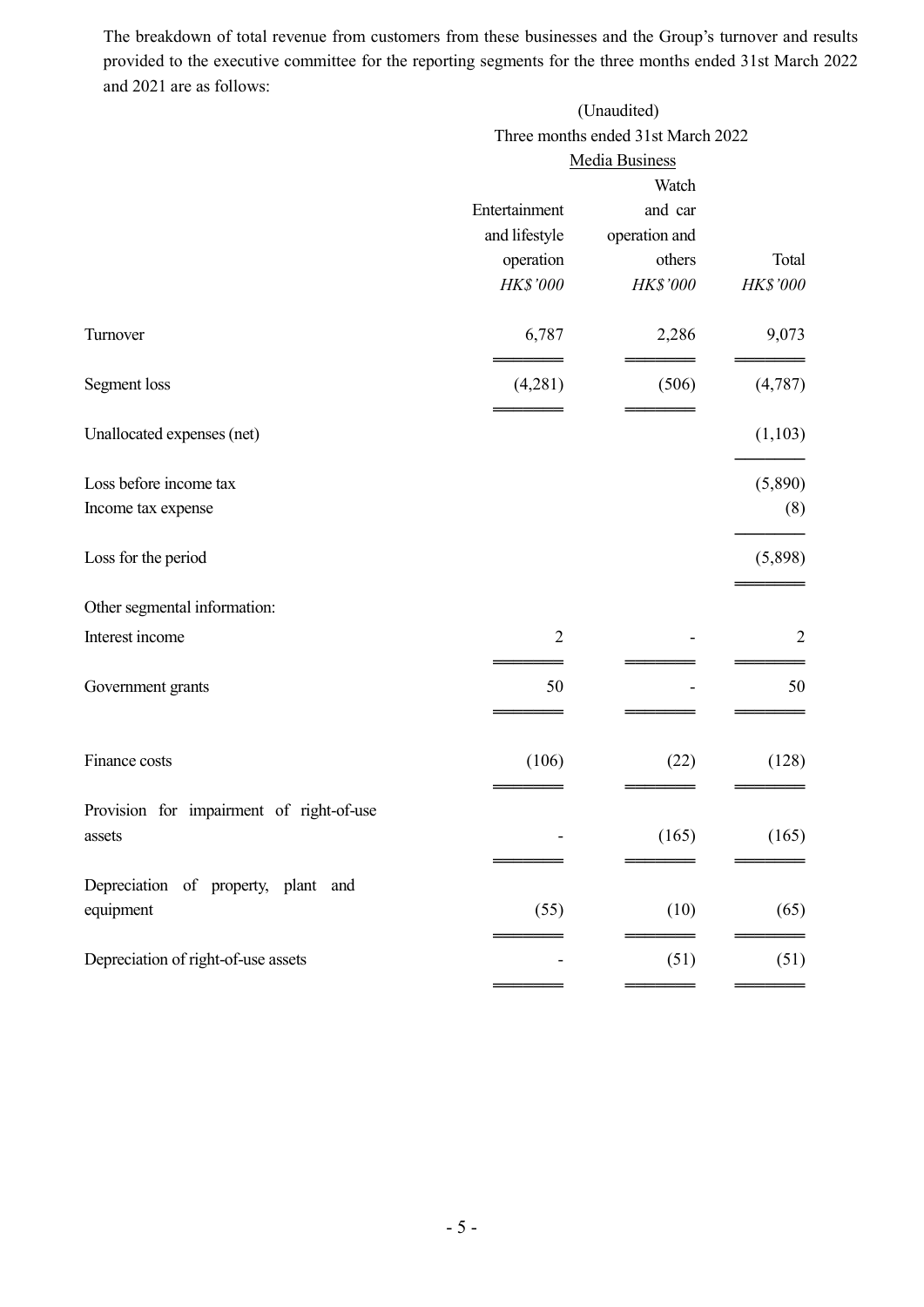|                                     |               | (Unaudited)                        |          |
|-------------------------------------|---------------|------------------------------------|----------|
|                                     |               | Three months ended 31st March 2021 |          |
|                                     |               | <b>Media Business</b>              |          |
|                                     |               | Watch                              |          |
|                                     | Entertainment | and car                            |          |
|                                     | and lifestyle | operation and                      |          |
|                                     | operation     | others                             | Total    |
|                                     | HK\$'000      | HK\$'000                           | HK\$'000 |
| Turnover                            | 9,386         | 2,358                              | 11,744   |
| Segment loss                        | (4,042)       | (1,308)                            | (5,350)  |
| Unallocated expenses (net)          |               |                                    | (684)    |
| Loss before income tax              |               |                                    | (6,034)  |
| Income tax credit                   |               |                                    | 19       |
| Loss for the period                 |               |                                    | (6,015)  |
| Other segmental information:        |               |                                    |          |
| Interest income                     | 6             |                                    | 6        |
|                                     |               |                                    |          |
| Finance costs                       | (49)          | (10)                               | (59)     |
| Depreciation of property, plant and |               |                                    |          |
| equipment                           | (72)          | (13)                               | (85)     |
|                                     |               |                                    |          |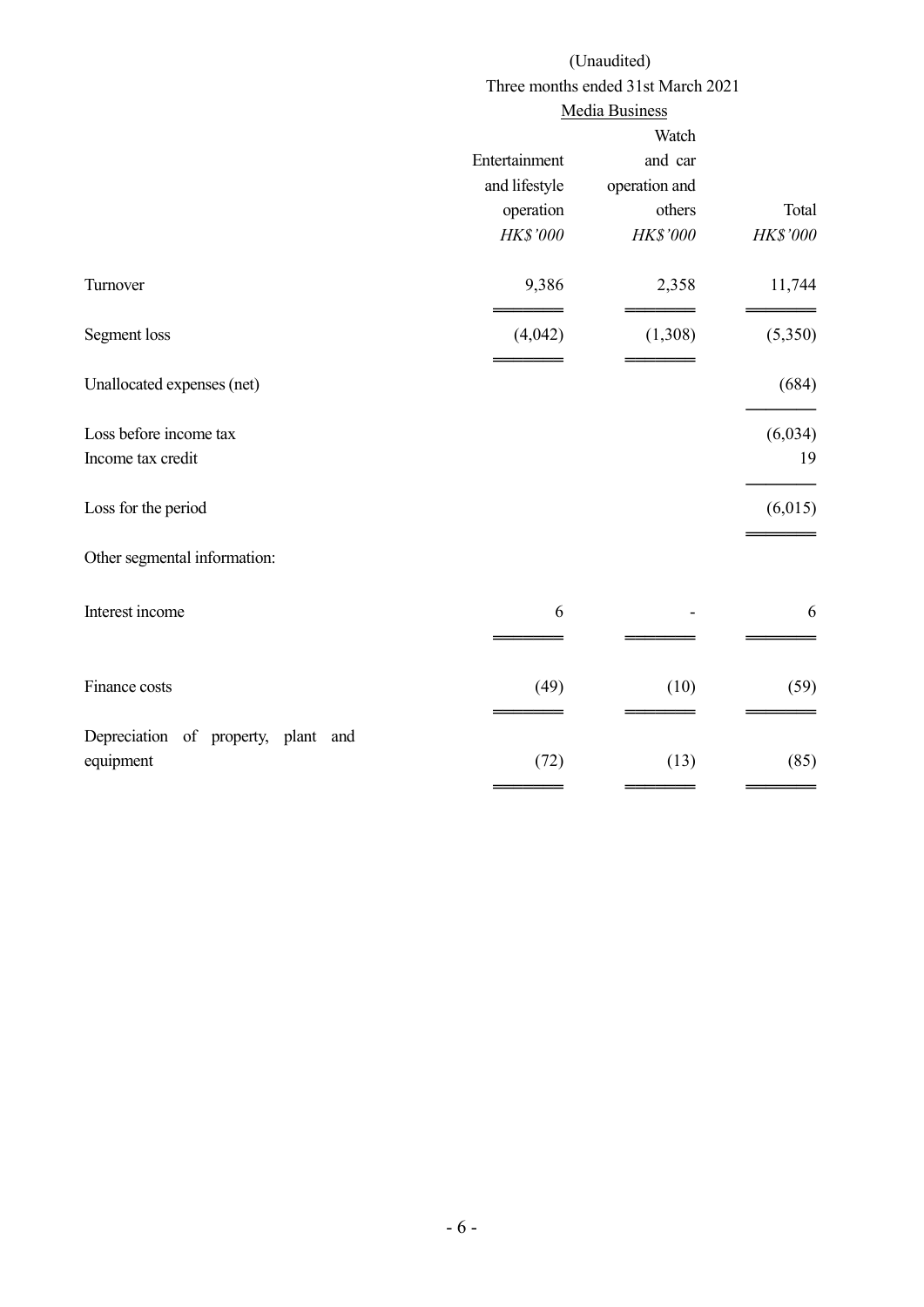### 3 OTHER INCOME

|                               | (Unaudited)                   |  |                          |
|-------------------------------|-------------------------------|--|--------------------------|
|                               | Three months ended 31st March |  |                          |
|                               | 2022                          |  | 2021                     |
|                               | <b>HK\$'000</b>               |  | HK\$'000                 |
| Bank interest income          |                               |  | 6                        |
| Other media business income   | 158                           |  | 485                      |
| Government grants             | 50                            |  | $\overline{\phantom{0}}$ |
| Administrative service income | 37                            |  | 50                       |
|                               | 247                           |  | 541                      |

# 4 OPERATING LOSS

Operating loss is stated after charging/(crediting) the following:

| (Unaudited)                   |          |
|-------------------------------|----------|
| Three months ended 31st March |          |
| 2022                          | 2021     |
| <b>HK\$'000</b>               | HK\$'000 |
| 65                            | 85       |
| 51                            |          |
| 165                           |          |
| 8,936                         | 10,782   |
|                               |          |
| 48                            | 162      |
| (12)                          | 21       |
|                               |          |

# 5 INCOME TAX (EXPENSE)/CREDIT

Hong Kong profits tax has been provided at the rate of 16.5% (2021: 16.5%) on the estimated assessable profit for the period.

|                                     |                 | (Unaudited)                   |  |
|-------------------------------------|-----------------|-------------------------------|--|
|                                     |                 | Three months ended 31st March |  |
|                                     | 2022            | 2021                          |  |
|                                     | <b>HK\$'000</b> | <b>HK\$'000</b>               |  |
| Current income tax (expense)/credit |                 |                               |  |
| - Hong Kong profits tax             | (8)             | 19                            |  |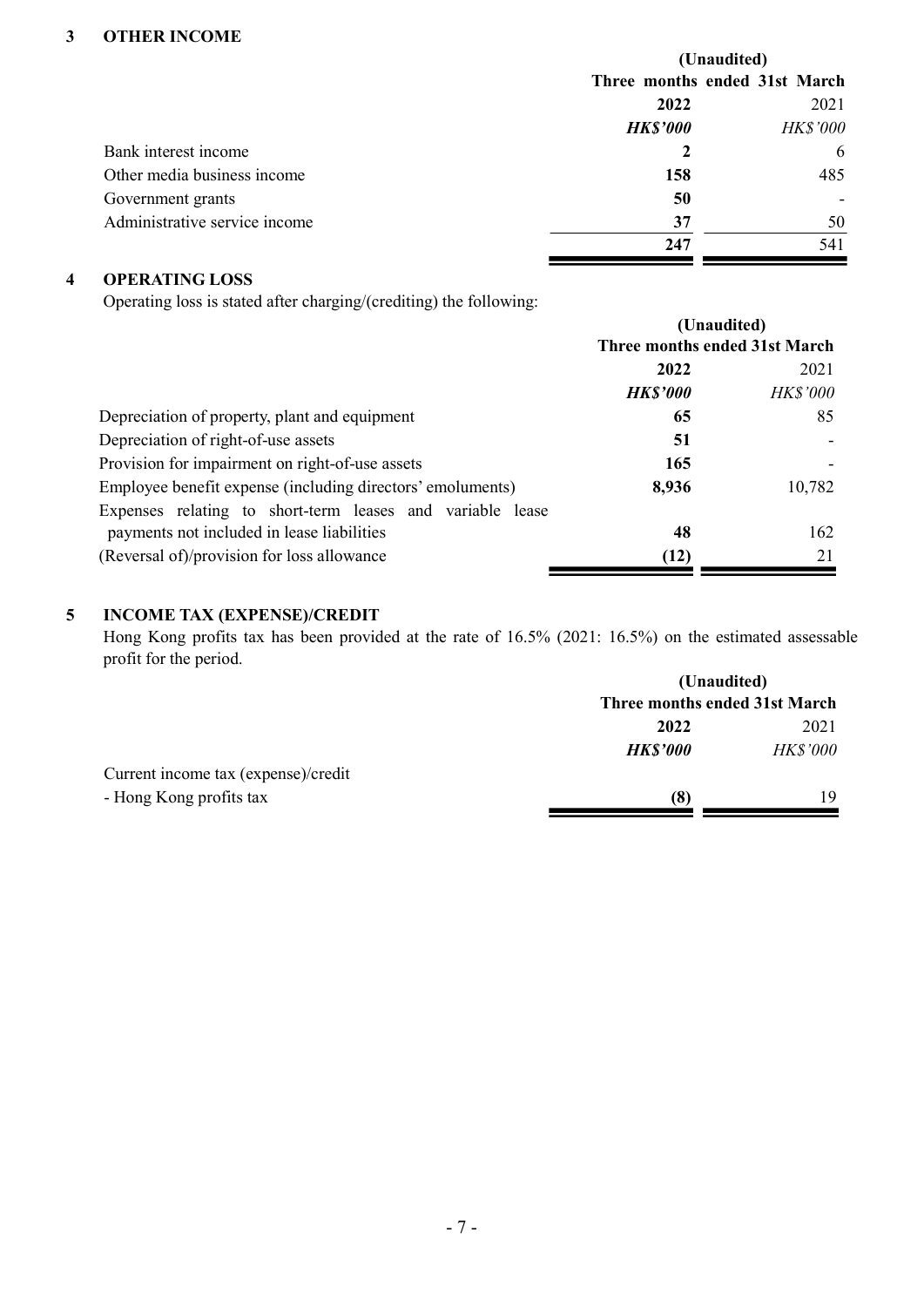# 6 LOSS PER SHARE ATTRIBUTABLE TO OWNERS OF THE COMPANY

Basic loss per share is calculated by dividing the Group's loss attributable to owners of the Company by the weighted average number of ordinary shares in issue during the period.

| (Unaudited)                   |                 |
|-------------------------------|-----------------|
| Three months ended 31st March |                 |
| 2022                          | 2021            |
|                               |                 |
| 400,900                       | 400,900         |
| <b>HK\$'000</b>               | <b>HK\$'000</b> |
| (5,898)                       | (6,015)         |
| (1.47)                        | (1.50)          |
|                               |                 |

The diluted loss per share was the same as the basic loss per share as there was no dilutive potential share in issue for the three months ended 31st March 2022 and 2021.

### 7 DIVIDENDS

No dividend has been declared by the Directors during the three months ended 31st March 2022 (2021: nil).

### 8 FINANCIAL ASSET AT FAIR VALUE THROUGH OTHER COMPREHENSIVE INCOME

#### Classification of financial asset at fair value through other comprehensive income

These comprise listed equity securities which are not held for trading, and which the Group has irrevocably elected at initial recognition to recognise in this category. These are strategic investments and the Group considers this classification to be relevant.

#### Equity investments at fair value through other comprehensive income

|                                                                 | (Unaudited)<br>31st March | (Audited)<br>31st March |
|-----------------------------------------------------------------|---------------------------|-------------------------|
|                                                                 | 2022                      | 2021                    |
|                                                                 | <b>HK\$'000</b>           | <b>HK\$'000</b>         |
| Trading securities - listed securities                          |                           |                         |
| At the beginning of the period/year                             | 7,320                     | 9,821                   |
| Disposal ( <i>Note a</i> )                                      |                           | (12,323)                |
| Fair value (loss)/gain recognised in other comprehensive income | (2,340)                   | 9,822                   |
| At the end of the period/year ( <i>Note b</i> )                 | 4,980                     | 7,320                   |

Note:

(a) During the year ended 31st March 2021, the Group has disposed of some of the securities at total consideration of approximately HK\$12.3 million based on market prices on disposal dates. The positive fair value change for disposed securities together with the fair value change for the unsold securities were included in the fair value gain recognised in other comprehensive income amounted to approximately HK\$9.8 million. Upon disposals, a total amount of approximately HK\$2.4 million was transferred from the financial asset through other comprehensive income reserve to the accumulated losses in the consolidated statement of changes in equity.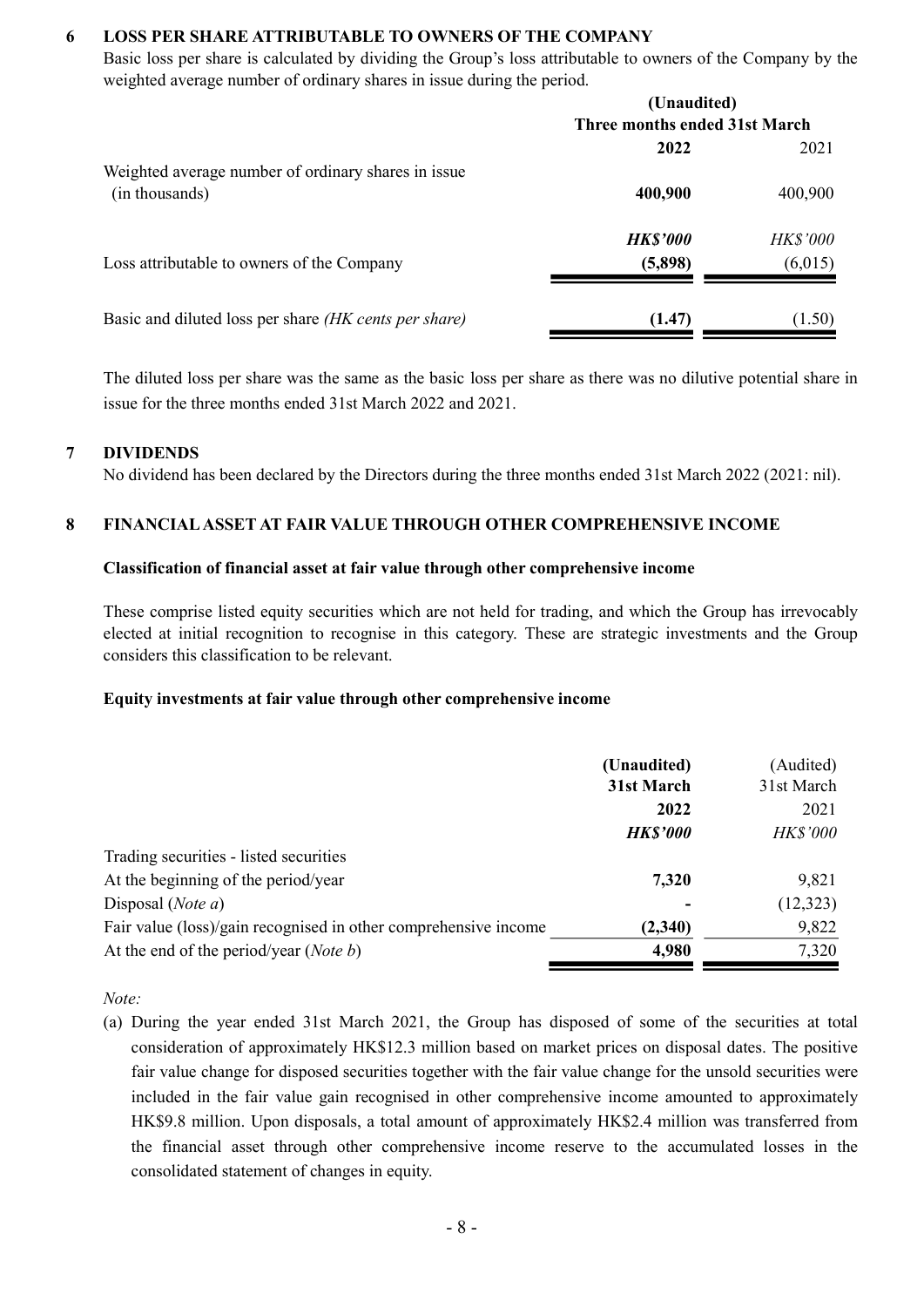(b) The balance represents the fair value of the ordinary shares of Most Kwai Chung Limited ("Most Kwai Chung") which are listed on the Main Board of The Stock Exchange of Hong Kong Limited (the "Stock Exchange"). Dividends for the year from the above equity investments held at fair value through other comprehensive income totalling HK\$408,000 (2021: HK\$576,000) was recognised in consolidated income statement.

### 9 LOANS FROM A FELLOW SUBSIDIARY

|                                       | (Unaudited)     | (Audited)       |
|---------------------------------------|-----------------|-----------------|
|                                       | 31st March      | 31st March      |
|                                       | 2022            | 2021            |
|                                       | <b>HK\$'000</b> | <b>HK\$'000</b> |
| Non-current                           |                 |                 |
| Loans from a fellow subsidiary (Note) | 100,000         | 115,000         |

Note:

As at 31st March 2022, the Group has obtained the facilities from its fellow subsidiary of HK\$125 million (31st March 2021: same) consisting of used facilities of HK\$100 million (31st March 2021: HK\$115 million) and unused facilities of HK\$25 million (31st March 2021: HK\$10 million).

The loan drawdown amounted to HK\$100 million, which is not repayable before 29th February 2024 in accordance with the loan facility agreement. The loan is classified as non-current as the Group has an unconditional right to defer settlement of the loan for at least twelve months after the balance sheet date. The loan carries at interest rates of 1.4% over Hong Kong Inter-bank Offer Rate per annum.

### 10 CONTINGENT LIABILITIES

As at 31st March 2022, the Group did not have any material contingent liabilities or guarantees (31st March 2021: nil).

### 11 SIGNIFICANT INVESTMENT

As at 31st March 2022, the Group held 12,000,000 ordinary shares (31st March 2021: 12,000,000 ordinary shares) of Most Kwai Chung, representing 4.4% (31st March 2021: 4.4%) equity interests in Most Kwai Chung. Dividend received from these ordinary shares was HK\$408,000 during the financial year (2021: HK\$576,000). Most Kwai Chung, a Cayman Islands incorporated company listed on the Main Board of the Stock Exchange (stock code : 1716), is principally engaged in the provision of integrated advertising and media services to the customers. The fair value of these ordinary shares was HK\$4,980,000 as at 31st March 2022 (31st March 2021: HK\$7,320,000) and it was approximately 4.9% (31st March 2021: 5.5%) of the total assets of the Group.

The aggregate original costs of investment for 12,000,000 ordinary shares of Most Kwai Chung was HK\$1,041,000 which was treated as interest in associates in the Group's financial statements before the listing of shares of Most Kwai Chung on the Main Board of the Stock Exchange on 28th March 2018 (the "Listing"). The carrying value of the investment for 12,000,000 ordinary shares was HK\$1,768,000 immediate before the Listing. The investment in Most Kwai Chung is not held for trading. The Group considers this investment as a strategic investment and will review its investment strategy regularly in response to the changes in market situation.